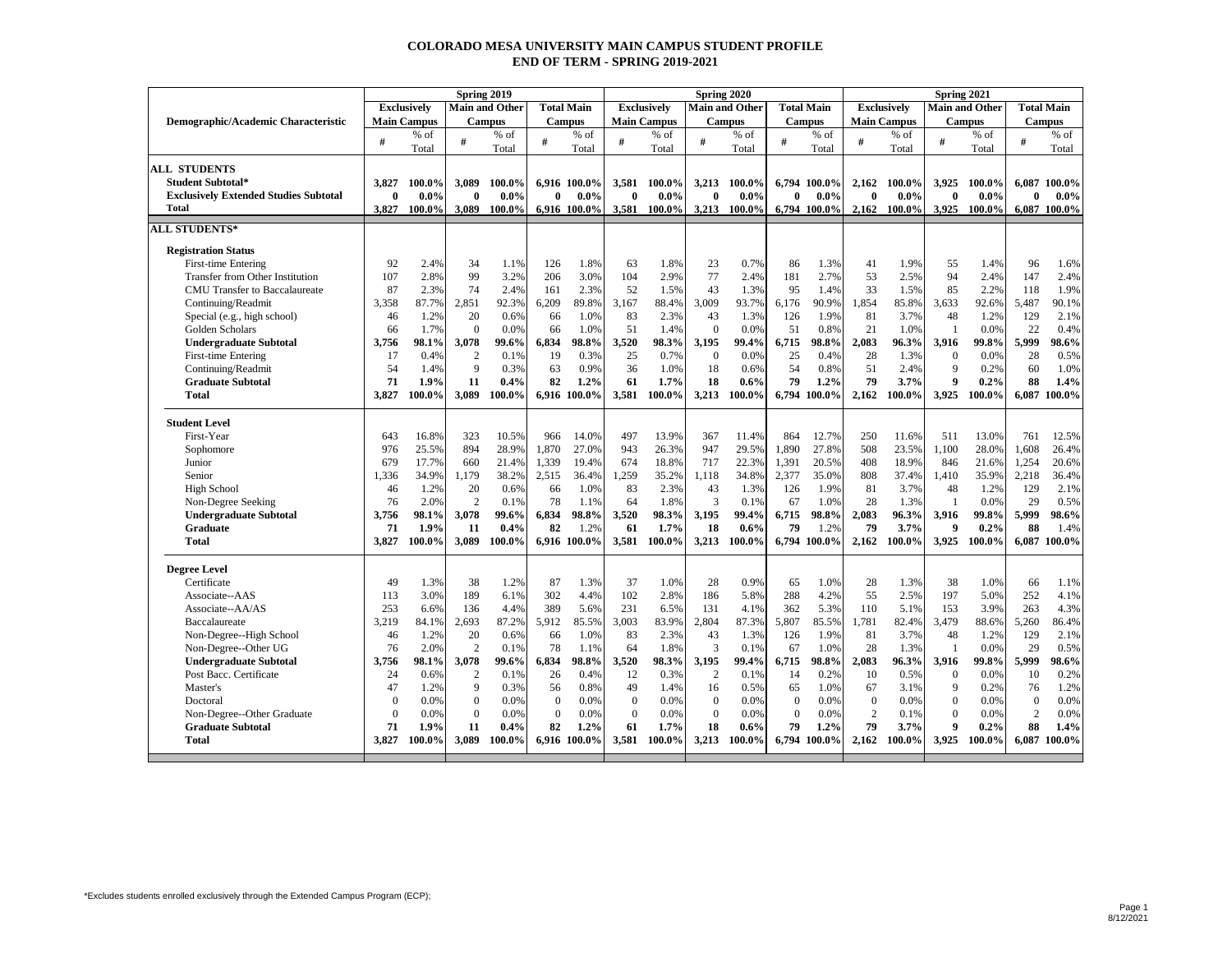## **COLORADO MESA UNIVERSITY MAIN CAMPUS STUDENT PROFILE END OF TERM - SPRING 2019-2021**

|                                           |                | Spring 2019<br>Spring 2020<br>Spring 2021 |                |                       |              |                       |                |                    |                |                       |               |                       |                    |                 |                |                       |                |                   |
|-------------------------------------------|----------------|-------------------------------------------|----------------|-----------------------|--------------|-----------------------|----------------|--------------------|----------------|-----------------------|---------------|-----------------------|--------------------|-----------------|----------------|-----------------------|----------------|-------------------|
|                                           |                | <b>Exclusively</b>                        |                | <b>Main and Other</b> |              | <b>Total Main</b>     |                | <b>Exclusively</b> |                | <b>Main and Other</b> |               | <b>Total Main</b>     | <b>Exclusively</b> |                 |                | <b>Main and Other</b> |                | <b>Total Main</b> |
| Demographic/Academic Characteristic       |                | <b>Main Campus</b>                        |                | <b>Campus</b>         |              | <b>Campus</b>         |                | <b>Main Campus</b> |                | <b>Campus</b>         | <b>Campus</b> |                       | <b>Main Campus</b> |                 | <b>Campus</b>  |                       | <b>Campus</b>  |                   |
|                                           | #              | % of                                      | $\#$           | $%$ of                | #            | % of<br>Total         | #              | % of               | #              | % of                  | #             | % of                  | $\#$               | % of            | #              | % of                  | #              | $%$ of            |
|                                           |                | Total                                     |                | Total                 |              |                       |                | Total              |                | Total                 |               | Total                 |                    | Total           |                | Total                 |                | Total             |
| <b>UNDERGRADUATE STUDENTS*</b>            |                |                                           |                |                       |              |                       |                |                    |                |                       |               |                       |                    |                 |                |                       |                |                   |
| <b>Credit Hour Load</b>                   |                |                                           |                |                       |              |                       |                |                    |                |                       |               |                       |                    |                 |                |                       |                |                   |
| 6 or fewer hours                          | 365            | 9.7%                                      | 69             | 2.2%                  | 434          | 6.4%                  | 371            | 10.5%              | 61             | 1.9%                  | 432           | 6.4%                  | 259                | 12.4%           | 70             | 1.8%                  | 329            | 5.5%              |
| $7 - 9$ hours                             | 214            | 5.7%                                      | 131            | 4.3%                  | 345          | 5.0%                  | 201            | 5.7%               | 128            | 4.0%                  | 329           | 4.9%                  | 129                | 6.2%            | 177            | 4.5%                  | 306            | 5.1%              |
| 10 hours                                  | 85             | 2.3%                                      | 51             | 1.7%                  | 136          | 2.0%                  | 84             | 2.4%               | 51             | 1.6%                  | 135           | 2.0%                  | 52                 | 2.5%            | 82             | 2.1%                  | 134            | 2.2%              |
| 11 hours                                  | 65             | 1.7%                                      | 36             | 1.2%                  | 101          | 1.5%                  | 51             | 1.4%               | 49             | 1.5%                  | 100           | 1.5%                  | 26                 | 1.2%            | 66             | 1.7%                  | 92             | 1.5%              |
| <b>Part-time Subtotal</b>                 | 729            | 19.4%                                     | 287            | 9.3%                  | 1,016        | 14.9%                 | 707            | 20.1%              | 289            | $9.0\%$               | 996           | 14.8%                 | 466                | 22.4%           | 395            | 10.1%                 | 861            | 14.4%             |
| 12 hours                                  | 706            | 18.8%                                     | 556            | 18.1%                 | 1,262        | 18.5%                 | 660            | 18.8%              | 559            | 17.5%                 | 1,219         | 18.2%                 | 371                | 17.8%           | 659            | 16.8%                 | 1,030          | 17.2%             |
| 13 hours                                  | 562            | 15.0%                                     | 474            | 15.4%                 | 1.036        | 15.2%                 | 520            | 14.8%              | 502            | 15.7%                 | 1.022         | 15.2%                 | 287                | 13.8%           | 647            | 16.5%                 | 934            | 15.6%             |
| $14-16$ hours                             | 1,473<br>286   | 39.2%                                     | 1,214          | 39.4%                 | 2,687        | 39.3%<br>12.2%        | 1,369          | 38.9%<br>7.5%      | 1,288          | 40.3%                 | 2,657<br>821  | 39.6%<br>12.2%        | 792<br>167         | 38.0%           | 1,595          | 40.7%                 | 2,387<br>787   | 39.8%             |
| 17 or more hours                          |                | 7.6%                                      | 547            | 17.8%<br>90.7%        | 833          |                       | 264            | 79.9%              | 557            | 17.4%                 |               |                       |                    | 8.0%            | 620            | 15.8%<br>89.9%        |                | 13.1%             |
| <b>Full-time Subtotal</b><br><b>Total</b> | 3,027<br>3,756 | 80.6%<br>100.0%                           | 2,791<br>3,078 | 100.0%                | 5,818        | 85.1%<br>6,834 100.0% | 2,813<br>3,520 | 100.0%             | 2.906<br>3,195 | 91.0%<br>100.0%       | 5,719         | 85.2%<br>6,715 100.0% | 1,617<br>2,083     | 77.6%<br>100.0% | 3,521<br>3,916 | 100.0%                | 5,138<br>5,999 | 85.6%<br>100.0%   |
|                                           |                |                                           |                |                       |              |                       |                |                    |                |                       |               |                       |                    |                 |                |                       |                |                   |
| Age                                       |                |                                           |                |                       |              |                       |                |                    |                |                       |               |                       |                    |                 |                |                       |                |                   |
| 17 years or younger                       | 33             | 0.9%                                      | 15             | 0.5%                  | 48           | 0.7%                  | 67             | 1.9%               | 17             | 0.5%                  | 84            | 1.3%                  | 55                 | 2.6%            | 30             | 0.8%                  | 85             | 1.4%              |
| 18 - 21 years                             | 2.336          | 62.2%                                     | 1,992          | 64.7%                 | 4,328        | 63.3%                 | 2,202          | 62.6%              | 2,220          | 69.5%                 | 4,422         | 65.9%                 | 1,286              | 61.7%           | 2,730          | 69.7%                 | 4,016          | 66.9%             |
| $22 - 24$ years                           | 675            | 18.0%                                     | 627            | 20.4%                 | 1,302        | 19.1%                 | 585            | 16.6%              | 603            | 18.9%                 | 1,188         | 17.7%                 | 362                | 17.4%           | 705            | 18.0%                 | 1,067          | 17.8%             |
| <b>Traditional Age Subtotal</b>           | 3,044          | 81.0%                                     | 2,634          | 85.6%                 | 5,678        | 83.1%                 | 2,854          | 81.1%              | 2,840          | 88.9%                 | 5,694         | 84.8%                 | 1,703              | 81.8%           | 3,465          | 88.5%                 | 5,168          | 86.1%             |
| 25 - 34 years                             | 441            | 11.7%                                     | 317            | 10.3%                 | 758          | 11.1%                 | 428            | 12.2%              | 249            | 7.8%                  | 677           | 10.1%                 | 250                | 12.0%           | 309            | 7.9%                  | 559            | 9.3%              |
| 35 - 44 years                             | 134            | 3.6%                                      | 89             | 2.9%                  | 223          | 3.3%                  | 119            | 3.4%               | 77             | 2.4%                  | 196           | 2.9%                  | 76                 | 3.6%            | 105            | 2.7%                  | 181            | 3.0%              |
| 45 - 54 years                             | 50             | 1.3%                                      | 32             | 1.0%                  | 82           | 1.2%                  | 50             | 1.4%               | 21             | 0.7%                  | 71            | 1.1%                  | 25                 | 1.2%            | 30             | 0.8%                  | 55             | 0.9%              |
| 55 years and older                        | 87             | 2.3%                                      | 6              | 0.2%                  | 93           | 1.4%                  | 69             | 2.0%               | 8              | 0.3%                  | 77            | 1.1%                  | 29                 | 1.4%            | $\overline{7}$ | 0.2%                  | 36             | 0.6%              |
| <b>Non-traditional Age Subtotal</b>       | 712            | 19.0%                                     | 444            | 14.4%                 | 1,156        | 16.9%                 | 666            | 18.9%              | 355            | 11.1%                 | 1.021         | 15.2%                 | 380                | 18.2%           | 451            | 11.5%                 | 831            | 13.9%             |
| No data                                   | $\theta$       | 0.0%                                      | $\mathbf{0}$   | 0.0%                  | $\mathbf{0}$ | 0.0%                  | $\bf{0}$       | 0.0%               | $\bf{0}$       | 0.0%                  | $\bf{0}$      | 0.0%                  | $\bf{0}$           | 0.0%            | $\bf{0}$       | 0.0%                  | $\bf{0}$       | 0.0%              |
| <b>Total</b>                              | 3.756          | 100.0%                                    | 3.078          | 100.0%                |              | 6,834 100.0%          | 3,520          | 100.0%             | 3.195          | 100.0%                |               | 6,715 100.0%          | 2.083              | 100.0%          | 3.916          | 100.0%                |                | 5,999 100.0%      |
| Gender                                    |                |                                           |                |                       |              |                       |                |                    |                |                       |               |                       |                    |                 |                |                       |                |                   |
| Male                                      | 1.820          | 48.5%                                     | 1,405          | 45.6%                 | 3,225        | 47.2%                 | 1,635          | 46.4%              | 1,470          | 46.0%                 | 3,105         | 46.2%                 | 1,015              | 48.7%           | 1,770          | 45.2%                 | 2,785          | 46.4%             |
| Female                                    | 1.936          | 51.5%                                     | 1,673          | 54.4%                 | 3.609        | 52.8%                 | 1.885          | 53.6%              | 1.725          | 54.0%                 | 3.610         | 53.8%                 | 1.068              | 51.3%           | 2.146          | 54.8%                 | 3.214          | 53.6%             |
| <b>Total</b>                              | 3,756          | 100.0%                                    | 3,078          | 100.0%                |              | 6,834 100.0%          | 3,520          | 100.0%             | 3,195          | 100.0%                |               | 6,715 100.0%          | 2,083              | 100.0%          | 3,916          | 100.0%                |                | 5,999 100.0%      |
| <b>Race/Ethnicity</b>                     |                |                                           |                |                       |              |                       |                |                    |                |                       |               |                       |                    |                 |                |                       |                |                   |
| Asian                                     | 64             | 1.7%                                      | 50             | 1.6%                  | 114          | 1.7%                  | 56             | 1.6%               | 42             | 1.3%                  | 98            | 1.5%                  | 23                 | 1.1%            | 66             | 1.7%                  | 89             | 1.5%              |
| Pacific Islander                          | 19             | 0.5%                                      | 17             | 0.6%                  | 36           | 0.5%                  | 11             | 0.3%               | 24             | 0.8%                  | 35            | 0.5%                  | 11                 | 0.5%            | 22             | 0.6%                  | 33             | 0.6%              |
| Black, Non-Hispanic                       | 96             | 2.6%                                      | 67             | 2.2%                  | 163          | 2.4%                  | 70             | 2.0%               | 61             | 1.9%                  | 131           | 2.0%                  | 28                 | 1.3%            | 99             | 2.5%                  | 127            | 2.1%              |
| Hispanic (of any race)                    | 692            | 18.4%                                     | 562            | 18.3%                 | 1,254        | 18.3%                 | 703            | 20.0%              | 636            | 19.9%                 | 1,339         | 19.9%                 | 432                | 20.7%           | 803            | 20.5%                 | 1,235          | 20.6%             |
| American Indian/Alaskan Native            | 19             | 0.5%                                      | 18             | 0.6%                  | 37           | 0.5%                  | 20             | 0.6%               | 16             | 0.5%                  | 36            | 0.5%                  | $\mathbf{Q}$       | 0.4%            | 23             | 0.6%                  | 32             | 0.5%              |
| Multi-Racial                              | 173            | 4.6%                                      | 135            | 4.4%                  | 308          | 4.5%                  | 156            | 4.4%               | 145            | 4.5%                  | 301           | 4.5%                  | 90                 | 4.3%            | 172            | 4.4%                  | 262            | 4.4%              |
| <b>Subtotal</b>                           | 1,063          | 28.3%                                     | 849            | 27.6%                 | 1,912        | 28.0%                 | 1,016          | 28.9%              | 924            | 28.9%                 | 1.940         | 28.9%                 | 593                | 28.5%           | 1,185          | 30.3%                 | 1,778          | 29.6%             |
| White, Non-Hispanic                       | 2,555          | 68.0%                                     | 2,115          | 68.7%                 | 4,670        | 68.3%                 | 2,370          | 67.3%              | 2,157          | 67.5%                 | 4,527         | 67.4%                 | 1,410              | 67.7%           | 2,604          | 66.5%                 | 4,014          | 66.9%             |
| NR Alien                                  | 51             | 1.4%                                      | 53             | 1.7%                  | 104          | 1.5%                  | 41             | 1.2%               | 54             | 1.7%                  | 95            | 1.4%                  | 25                 | 1.2%            | 52             | 1.3%                  | 77             | 1.3%              |
| Unknown                                   | 87             | 2.3%                                      | 61             | 2.0%                  | 148          | 2.2%                  | 93             | 2.6%               | 60             | 1.9%                  | 153           | 2.3%                  | 55                 | 2.6%            | 75             | 1.9%                  | 130            | 2.2%              |
| <b>Total</b>                              | 3.756          | 100.0%                                    | 3.078          | 100.0%                |              | 6.834 100.0%          | 3.520          | 100.0%             | 3.195          | 100.0%                |               | 6.715 100.0%          | 2.083              | 100.0%          |                | 3.916 100.0%          |                | 5,999 100.0%      |